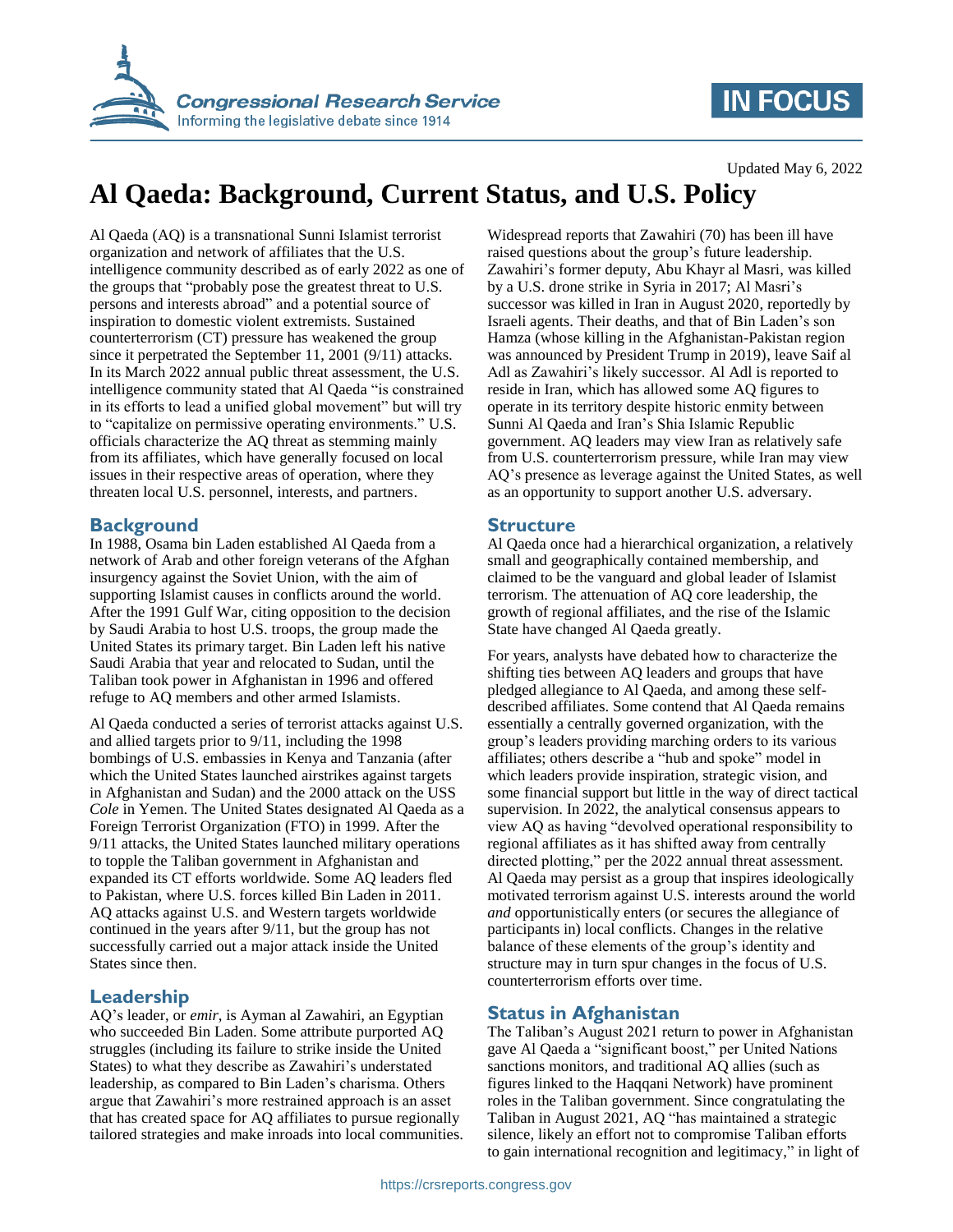counterterrorism commitments made by the Taliban to secure the withdrawal of U.S. forces. While AQ currently lacks an operational capability in Afghanistan, U.S. officials assess that AQ has the intention to reconstitute the ability to conduct external attacks and could do so in one to two years in the absence of CT pressure. The U.S. intelligence community assesses that AQ "will gauge its ability operate in Afghanistan under Taliban restrictions" as the two groups recalibrate their relationship and activities.

#### **Affiliates**

Regional developments, notably the 2003 U.S. invasion of Iraq and the post-2011 instability that engulfed some states after Arab Spring-inspired protests, created opportunities for AQ affiliates throughout the Middle East and North Africa. Affiliates have also exploited local conflicts and political crises in Somalia and the Sahel region.

- In 2004, the Iraq-based Jordanian national Abu Musab al Zarqawi formed the first AQ affiliate, **Al Qaeda in Iraq (AQI)**. AQI was the first AQ affiliate to be designated as an FTO (in 2004). In 2006, AQI renamed itself the Islamic State of Iraq (ISI), which in 2011 expanded to Syria and later declared a "global caliphate" as the Islamic State.
- U.S.-backed Saudi efforts dismantled an AQ branch in the country by 2005, leaving only scattered cells remaining. In 2009, these cells united with Yemeni AQ operatives to form **Al Qaeda in the Arabia Peninsula (AQAP)**, designated as an FTO that year. AQAP grew rapidly in the context of Yemen's post-2011 instability and civil war. AQAP has attempted, perhaps more than any other AQ affiliate, to carry out and inspire attacks in the United States and Europe, but as of 2022 is "suffering setbacks caused by both internal divisions and military offensives," per U.N. sanctions monitors.
- As its international reach grew with affiliates like AQI and AQAP, Al Qaeda also attracted interest from other likeminded groups. **Al Shabaab**, a Somali group designated as an FTO in 2008 whose founders had ties to Al Qaeda, formally pledged allegiance to AQ in 2012. Al Shabaab, which took over territory in central and southern Somalia in the mid-2000s as an offshoot of Somalia's Council of Islamic Courts, has carried out attacks against domestic and international targets in Somalia, as well as in Uganda, Djibouti, and Kenya. In March 2022, a DOD official described Al Shabaab as "the largest, wealthiest, and most lethal Al Qaeda affiliate in the world today," having grown "due to a lack of effective governance and counter-terrorism pressure."
- **Al Qaeda in the Islamic Maghreb (AQIM)** first emerged as a faction in Algeria's 1990s civil conflict. It pledged allegiance to Al Qaeda and rebranded itself as AQIM in 2006-2007. AQIM's center of gravity moved southward and eastward after 2011, spawning a number of splinter factions and local affiliates. Even as AQIM activity in North Africa has waned, some of those offshoots have strengthened. The most prominent is the **Group for Supporting Islam and Muslims (or JNIM**, in Arabic), which was formed in 2017 as a merger of AQIM's Sahel branch and several Mali-based groups.

Designated as an FTO in 2018, JNIM is most active in Mali and Burkina Faso, where it has expanded despite a nearly decade-long U.S.-backed French CT mission; France announced plans in February 2022 to withdraw its forces from Mali. JNIM has also made inroads into coastal West Africa. A Nigeria-based group known as Ansaru has also pledged allegiance to AQIM.

 As security conditions in Syria deteriorated in 2011, AQI/ISI began operations there as the **Nusra Front**. The Nusra Front did not initially acknowledge ties to AQI/ISI but was designated by the State Department as an alias of AQI/ISI in 2012. The Nusra Front soon became one of the most powerful armed groups in Syria, and rejected AQI/ISI leader Abu Bakr al Baghdadi's 2013 attempt to subsume it under his leadership as part of the Islamic State of Iraq and Syria (ISIS or ISIL, later the Islamic State). In 2017, the Nusra Front merged with other Syrian factions to become **Hayat Tahrir al Sham (HTS)**. HTS leaders, who control most of the northeastern Syrian province of Idlib, have distanced themselves from AQ. An HTS breakoff group, **Hurras al Din**, is seen as closer to AQ but weaker than HTS.

#### **Relation to the Islamic State**

While there are some ideological and tactical similarities between IS and AQ, their relationship is mostly adversarial. AQ and IS affiliates operate in many of the same conflict zones (such as in Afghanistan, Yemen, Somalia, and the Sahel) where they appear to compete for resources and recruits, and often clash militarily.

### **U.S. Policy Responses**

The U.S. campaign against Al Qaeda, now in its third decade, spans a wide array of policy areas. The United States has conducted airstrikes on AQ targets in at least seven countries since 2012, though the United States in 2021 removed military forces from Afghanistan and repositioned military forces from Somalia, where they were supporting counterterrorism operations, to neighboring countries. Beyond direct military action, the United States seeks to combat Al Qaeda and other terrorist threats "by, with, and through" local partners, including through the provision of security assistance and, in some cases, logistical and/or advisory support.

U.S. policymakers also seek to combat Al Qaeda and other terrorist groups by addressing the drivers of extremist recruitment, by blocking the financing of Al Qaeda and its affiliates through sanctions and other tools, and by prosecuting individuals in the United States for providing support to the group and its affiliates. Congress has addressed the enduring presence of AQ affiliates through the oversight of executive branch counterterrorism policies and practices and the authorization and appropriation of U.S. funds for counterterrorism activities. Ongoing deliberations in Congress about repeal or revision of the 2001 Authorization for the Use of Military Force (AUMF, P.L. 107-40) may also have implications for U.S. efforts against Al Qaeda and its affiliates.

**Clayton Thomas**, Specialist in Middle Eastern Affairs